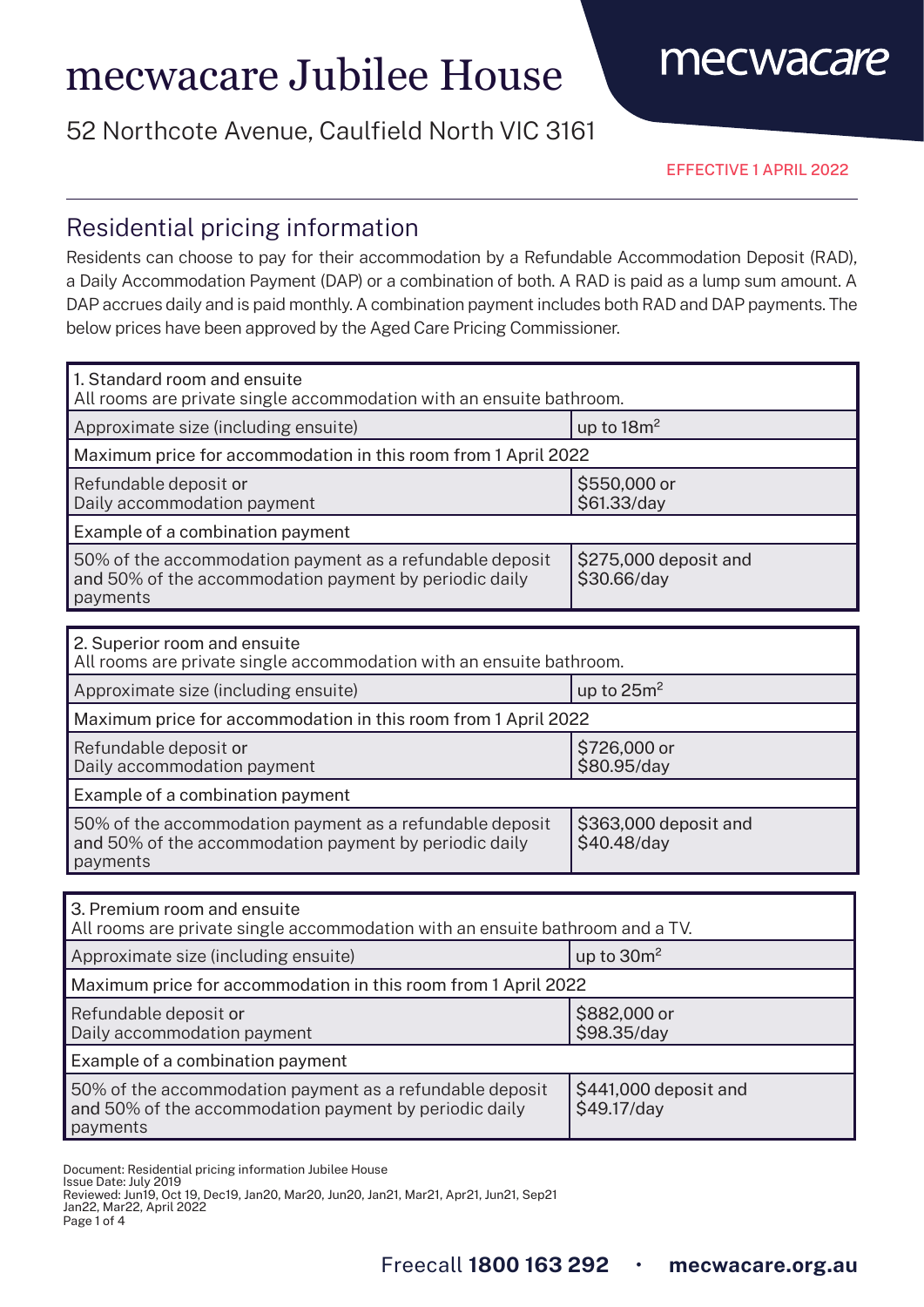## mecwacare

| 4. Premium two-room suite with lounge, kitchenette and ensuite<br>All suites have a bedroom with ensuite and separate living area with a kitchenette. Suites vary in<br>layout offering resident choice. Singles or couples may choose this accommodation option.<br>-Each suite includes a TV with shelving. Three of the five rooms have direct courtyard access. |                                      |  |
|---------------------------------------------------------------------------------------------------------------------------------------------------------------------------------------------------------------------------------------------------------------------------------------------------------------------------------------------------------------------|--------------------------------------|--|
| Approximate size (including ensuite)                                                                                                                                                                                                                                                                                                                                | up to $44m^2$                        |  |
| Maximum price for accommodation in this room from 1 April 2022                                                                                                                                                                                                                                                                                                      |                                      |  |
| Refundable deposit or<br>Daily accommodation payment                                                                                                                                                                                                                                                                                                                | \$1,453,000 or<br>\$162.02/day       |  |
| Example of a combination payment                                                                                                                                                                                                                                                                                                                                    |                                      |  |
| 50% of the accommodation payment as a refundable deposit<br>and 50% of the accommodation payment by periodic daily<br>payments                                                                                                                                                                                                                                      | \$726,000 deposit and<br>\$81.01/day |  |

#### 5. Premium plus with private ensuite All suites have a bedroom with ensuite and a separate living area with kitchenette. Suites vary in layout, offering resident choice. Singles or couples may choose this accommodation option. Each suite includes a TV with shelving. The Jubilee Suite is our largest suite and has the added comfort of north-facing windows and a gas log fireplace.

| Approximate size (including ensuite)                                                                                           | up to $46.9m2$                       |  |
|--------------------------------------------------------------------------------------------------------------------------------|--------------------------------------|--|
| Maximum price for accommodation in this room from 1 April 2022                                                                 |                                      |  |
| Refundable deposit or<br>Daily accommodation payment                                                                           | \$1,557,000 or<br>\$173.62/day       |  |
| Example of a combination payment                                                                                               |                                      |  |
| 50% of the accommodation payment as a refundable deposit<br>and 50% of the accommodation payment by periodic daily<br>payments | \$778,500 deposit and<br>\$86.81/day |  |

## Descriptive Information

Quality, condition, size and amenity of the room and any common areas which a person in that room could access

Quality furnishings and finishes, including built-in wardrobes, bedside tables and bedheads are provided in all rooms of the facility. Some rooms have built-in mini bars with shelving and several rooms have doors that open directly onto sunny courtyards and decking areas. All rooms have ensuite bathrooms.

Specialty furniture, fittings, paint, tiles, carpet,

laminate and soft furnishings in each room have been chosen by interior designers with extensive aged care experience. All resident rooms have smart TVs, wi-fi and telephones (unlimited calls within Australia, including mobiles) with access to Foxtel, if required.

All room doors are lockable and each room has a lockable cupboard and bedside table drawer. Safes are available on request. Residents have the option of bringing their own furniture (excluding beds) or using mecwacare-provided designer

Reviewed: Jun19, Oct 19, Dec19, Jan 20, Mar20, Jun20, Jan21, Mar21, Apr21, Jun21, Sep 21, Jan22, Mar22,Apr22 Page 2 of 4

Document: Residential pricing information Jubilee House Issue Date: July 2019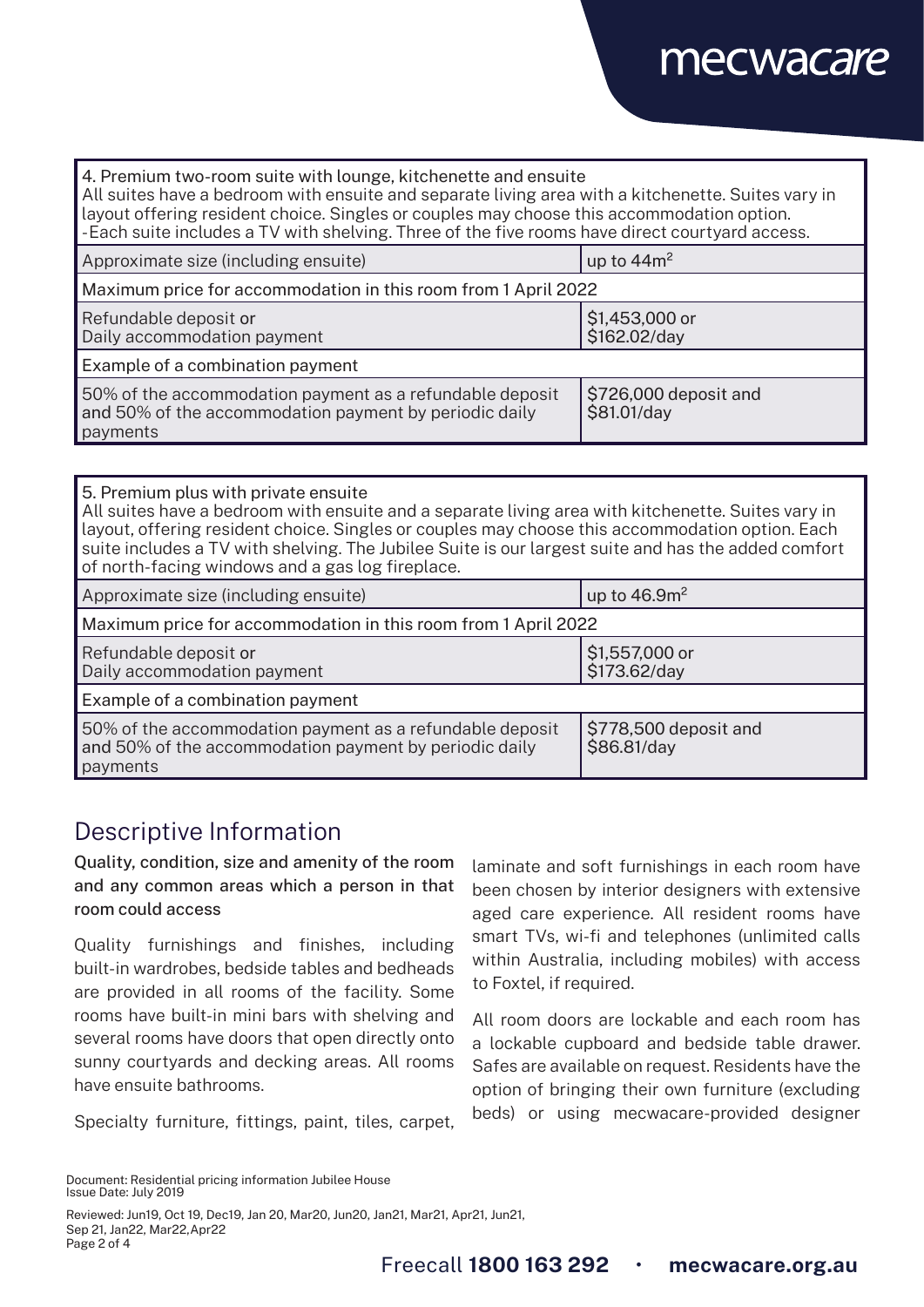mecwacare

furniture. Installation of personal fittings is carried out by mecwacare's Maintenance Officer.

Individual climate control and specialty lighting provide residents with control over their home environment.

Top-of-the-range aidacare FL250 beds in each room provide high/low or Trendelenburg positioning, with powered backrest and knee breaks and movement sensors for falls prevention.

Premium rooms have an additional wall mounted TV with shelving. Nine out of the 10 rooms in this accommodation group have direct access to sunny courtyards or decking areas.

Premium two-room suites have a bedroom and separate living area with kitchenette. Suites vary in layout, offering resident choice. Singles or couples may choose this accommodation group option.

Each suite includes a wall mounted TV with shelving. Three of the five rooms have direct courtyard access.

mecwacare Jubilee House is packed with beautiful, flexible spaces for residents to spend time within the single-level home. Each resident has immediate access to lounges and a generous dining area (127m²) with panoramic windows, candelabra and baby grand piano. Each lounge provides residents with a flexible relaxation and activity space in the Diamond Lounge (44m²) and a library in the Ruby Lounge (31m²).

All lounge rooms have chairs and lounges that allow residents to easily stand up from a seated position and a choice of firmness. Lamps, side tables, artwork, shelving, floral arrangements and chairs have been chosen to provide intimate spaces for residents to socialise in comfort. Fireplaces, large flat-screen televisions and stereos are also available in each lounge with access to outdoor courtyards. Description of any specific accommodation or design features of the room or the areas of the facility someone occupying this room will be able to access

A dedicated cinema (41m²) creates a theatre experience with surround sound, hearing loop, upholstered chairs and black-out drapes.

A hair and nail salon, called "mecwahair" (15m²) supports resident access to beauty services, enhancing dignity and personal wellbeing.

The "Déjà Brew" Café with bar (41m<sup>2</sup>) is open daily and a private dining room with fully self-contained kitchen (25m²) provides settings for residents and their guests to socialise, prepare their own meals and host parties and special events.

Landscape architects have sensitively updated the planting and furniture in the established garden courtyards, sunny deck areas and perimeter gardens. All outdoor areas are easily accessible via lounges, the café, corridors and some resident rooms. An outdoor entertaining area and barbecue provide added resident and family amenity.

Quality products in a pleasing colour pallet and optimal layout makes the facility feel like a gorgeous, warm home, with a little glamour. Contemporary artworks are displayed throughout the facility, including original paintings, sculptures and installations. The interior features a relaxing colour scheme, designer furniture and modern fittings.

### Additional care or services included in the accommodation payment

mecwacare Jubilee House is one of Melbourne's premium aged care residential facilities, with an extensive range of lifestyle options for 41 residents in welcoming surroundings. This smaller home offers a more intimate home-like setting with four generous communal living spaces.

Document: Residential pricing information Jubilee House Issue Date: July 2019 Reviewed: Jun19, Oct19, Dec19, Jan20, Mar20, Jun20, Jan21, Mar21, Apr21, Jun21, Sep21, Jan22, Mar22, Apr22 Page 3 of 4